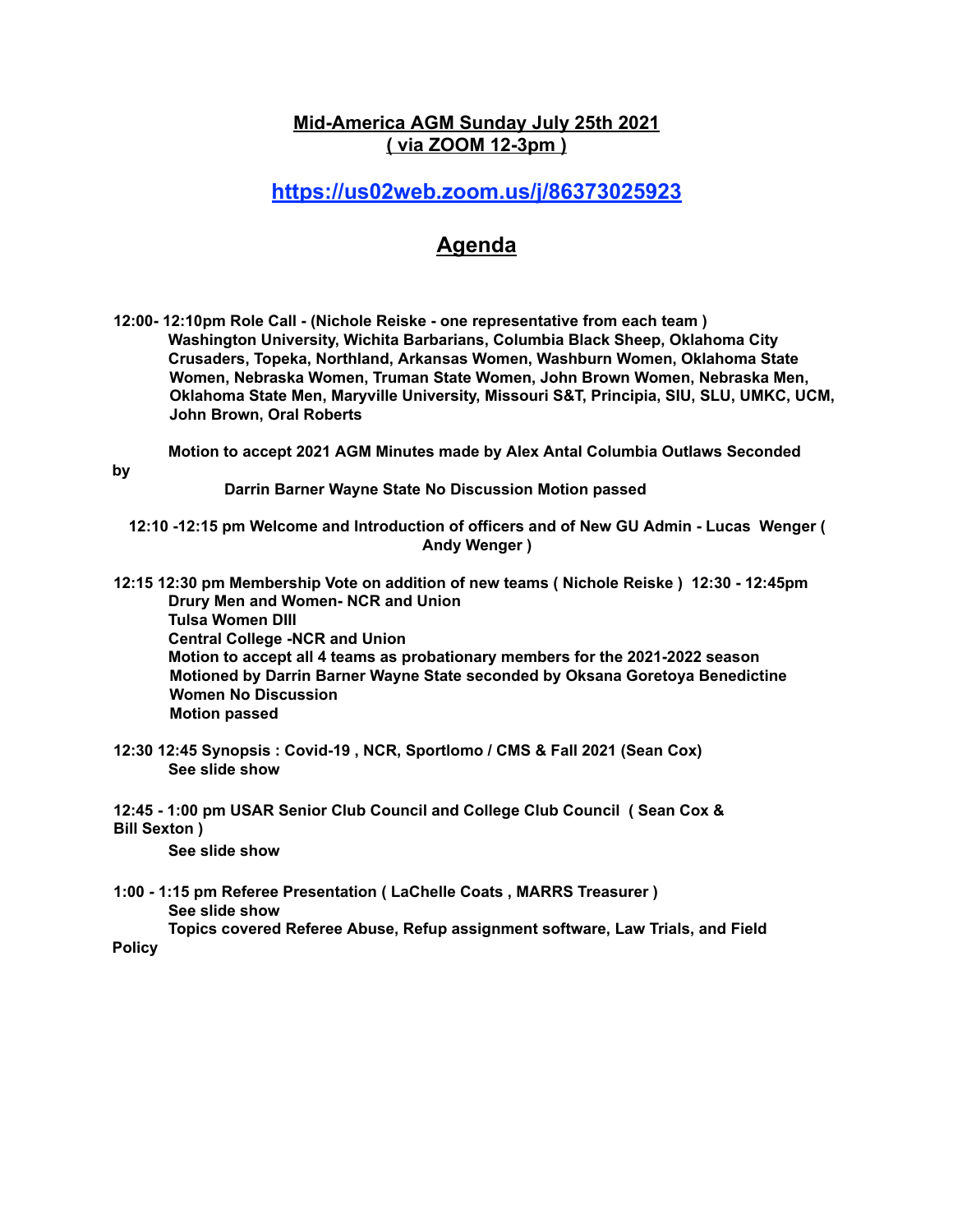**Recommended to amend the sanctions for teams for referee abuse even if the penalized**

**team has a referee to ref the next match, when a referee wasn't assigned, then the game is a forfeit, they cannot just find their own referee. Needs also added to the governing body for sanctioning.**

**1:15 - 1:35 pm Treasurer's Report - Budget 2021-2022 ( KJ Abel Ruch , GU Treasurer) See Budget Report in Folder Motion to approve the budget passed**

**1:35 - 1:50 pm Union By-laws Revisions - discussion and vote ( Alex Antal & Nichole Reiske ) Motion to approve the Competitions amendments by Bill Sexton Truman Seconded by Chuck Hensley KState Men No Discussion Motion Passed**

**Motion to approve 4.01 by Bill Sexton Truman Seconded by KJ Abel Bison No Discussion Motion Passed**

#### **4.07**

**Discussion by Sean- Responsibilities should include that they align with the Senior Club Council, National DE&I, Youth and High School Council, and College Council.**

**Will add that they have discretion as to when they need a committee. Committee will be approved by the board.**

#### **Final wording:**

**Shall oversee that all Union policy and procedures are as inclusive as possible for all Union members and that they align with the Senior Club Council, National DE&I, Youth and High School Council, and College Council. They will oversee a committee, as needed and approved by the board, to lead DE&I initiatives in the Union. They will collaborate with the Discipline chair on all matters that include grievances based on race, religious beliefs, gender identity, sexuality etc to ensure that all aspects of the situation are addressed by the Union.**

**Motion 4.07 by Sean Cox Columbia Outlaws Seconded by Chuck Hensley KState No Discussion Motion passed**

**5.03- Withdrawn by the member who proposed the motion due to miscounting Motion to review the At-Large Director Position by Chuck Hensley KState**

**Seconded by Bill Sexton Truman Discussion- The way the bylaws are currently written the at large member does seem to be redundant. Motion Passed.**

**1:50 - 1:55 pm GU Education - ( Luke Mathews - GU Education Coordinator ) Level 100 Referee Level 200 Coaching Course in Liberty MO 8/15**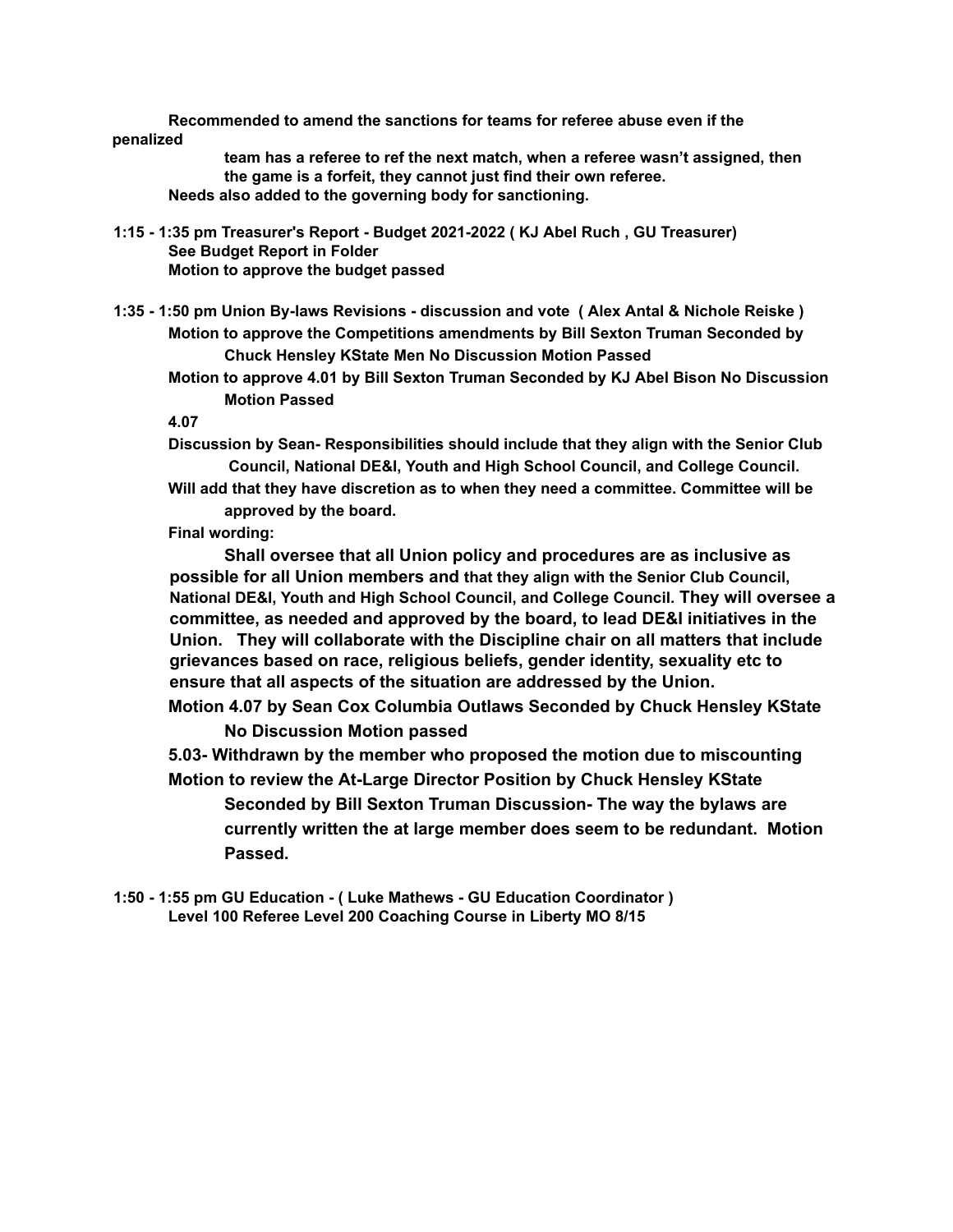| 1:55 - 2:15 pm Open Discussions / Final Questions & Answers                                                                      |
|----------------------------------------------------------------------------------------------------------------------------------|
| Will try to make announcement for next years AGM a lot sooner                                                                    |
| 2:15 - 2:30 pm Elections of GU Officers for 2021-2022                                                                            |
| Vice President- Accepted by Andy Wenger Sunday Morning                                                                           |
| No further nominations                                                                                                           |
| Motion to close nominations by Bill Sexton Truman seconded by Chuck<br><b>Hensley KState</b>                                     |
| Motion to accept Andy Wenger by Alex Antal Columbia Outlaws Seconded by<br>Darrin Barner Wayne State No Discussion Motion Passed |
| Treasurer - Accepted by KJ Abel Kansas Women's Rugby                                                                             |
| No further nominations                                                                                                           |
| Motion to close nominations by Chuck Hensley Kstate seconded by Bill                                                             |
| <b>Sexton</b>                                                                                                                    |
| <b>Truman</b>                                                                                                                    |
| Motion to accept KJ Abel by Oksana Goretoya Benedictine Seconded by                                                              |
| Mandy Smith Sabers No Discussion Motion Passed                                                                                   |
| Senior Club Council- Accepted by Sean Cox Columbia Outlaws                                                                       |
| No further nominations                                                                                                           |
| Motion to close nominations by Matt Finney Nodaway seconded by Chuck<br><b>Hensley KState</b>                                    |
| Motion to accept Sean Cox by Oksana Goretoya Benedictine Seconded by<br>Alex Antal No Discussion Motion Passed                   |
| DE&I- Motion by Bill Sexton Truman Seconded by Chuck Hensley to this position to                                                 |
| be elected by a nomination No discussion Motion passed                                                                           |
| 2:30-2:50 pm Break-out rooms (10-15 min, Meeting for discussion Directors positions only)                                        |
| Director-                                                                                                                        |
| <b>DII- Mandy Smith</b>                                                                                                          |
| <b>DIII- Allison Simms</b>                                                                                                       |
| <b>Director Mens-</b>                                                                                                            |

**DII-**

**DIII- Alex Antal**

**DIV-**

**College Men's Director- Doug McCauley**

**College Women's Director- Rachel Pate**

**At-Large- Matt Finney**

**2:50 - 3:00 pm Conclusion / Wrap up No formal adjournment of the meeting.**

**3:00 pm - Clubs / League Meetings - may break off into rooms again to discuss season, schedule,**